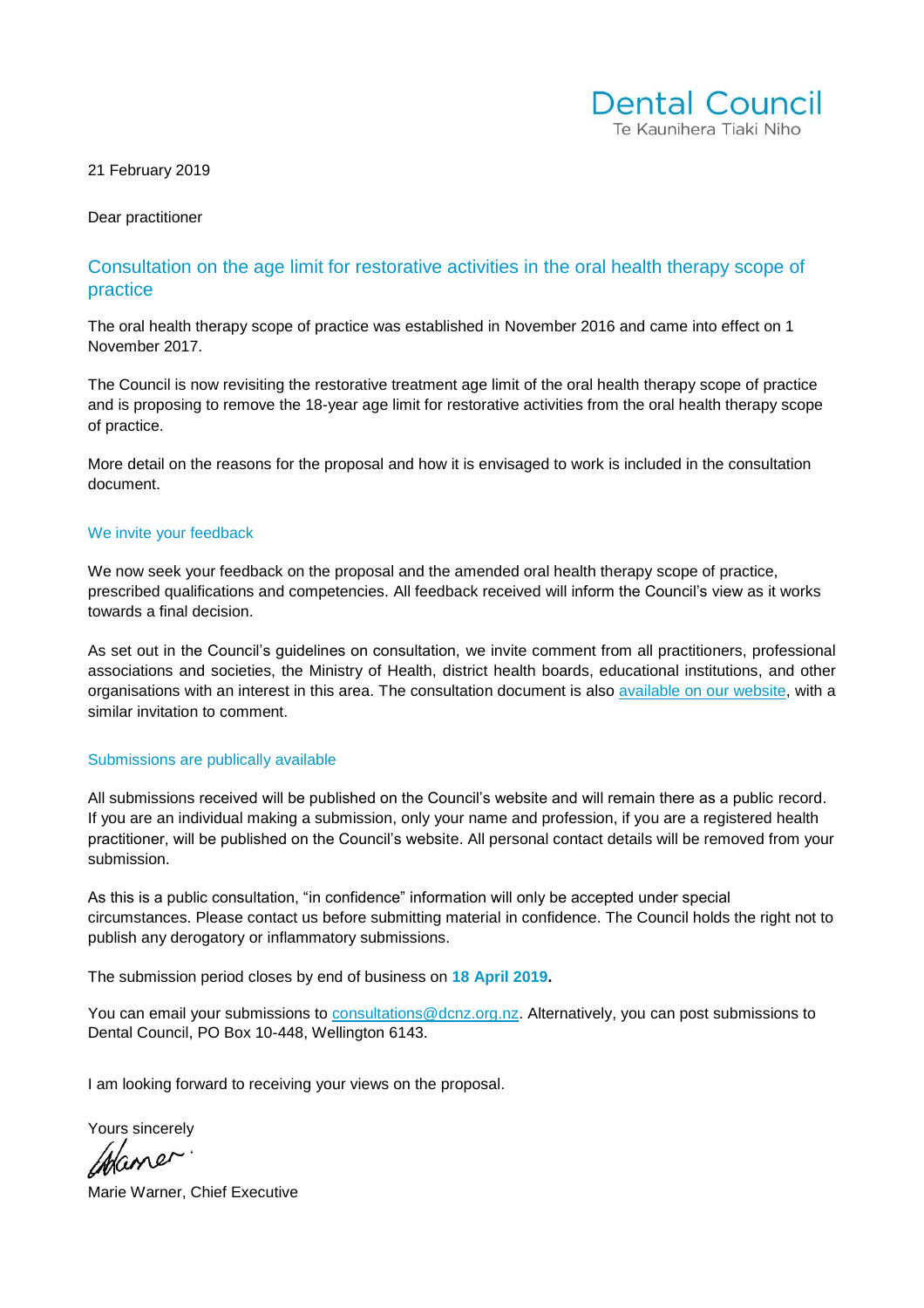# **Consultation on the age limit for restorative activities in the oral health therapy scope of practice**

**Consultation document issued: 21 February 2019 Submission closing date: 18 April 2019**

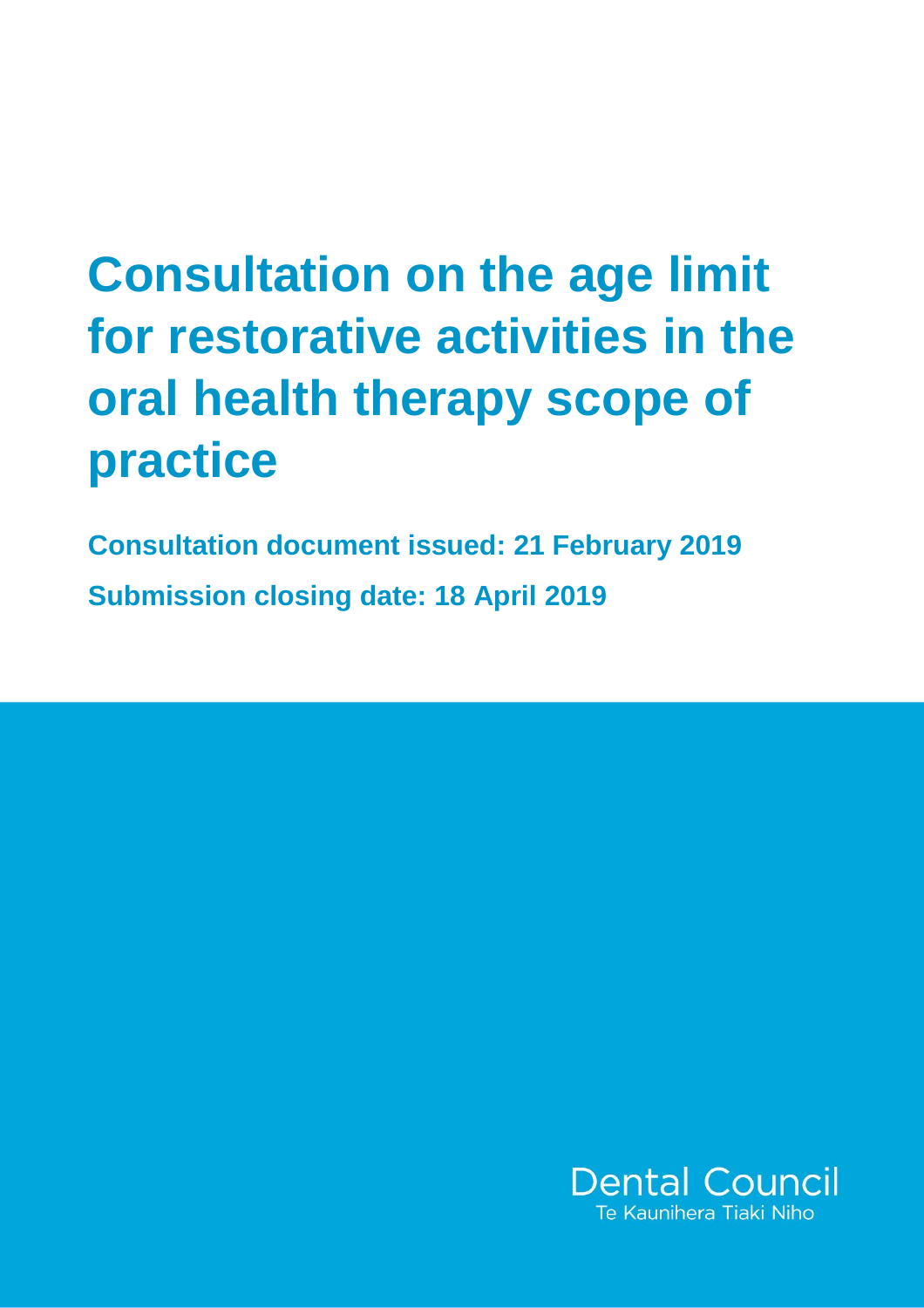# 1. Introduction

The oral health therapy (OHT) scope of practice was established in November 2016 and came into effect on 1 November 2017.

441 oral health graduates transferred to the OHT scope of practice from the dental hygiene and dental therapy scopes of practice on 1 November 2017. As at 1 February 2019, a total of 586 oral health therapists are registered in New Zealand. All future oral health graduates will register in the OHT scope of practice.

When the OHT scope of practice was developed, we consulted with our stakeholders on the question of removing the age limit for the restorative activities contained in this scope. At that time, the undergraduate programmes did not include the level of clinical experience required to ensure oral health graduates were sufficiently competent to perform restorative treatment on patients over 18 years old. Consequently, the OHT scope of practice retained the same patient age limit for restorative activities as the dental therapy scope of practice—being patients up to the age of 18.

Now that the OHT scope of practice is established and OHT is recognised as a profession under the Health Practitioners Competence Assurance Act 2003<sup>1</sup>, the Council considers it timely to reconsider the possibility of restorative treatment being provided by oral health therapists on patients 18 years and older.

# 2. Proposal

Under the Health Practitioners Competence Assurance Act 2003 the Council is required to:

- describe the contents of a profession in a scope/s of practice; and
- prescribe the qualifications required for a scope of practice, and to accredit and monitor these qualifications.<sup>2</sup>

As part of this function the Council revisits its scopes and prescribed qualifications from time to time and responds to developments in the profession or the prescribed qualifications.

#### **The Council is revisiting the restorative treatment age limit of the OHT scope of practice and is proposing to remove the 18-year age limit for restorative activities from the OHT scope of practice**.

The reasons for the proposal are:

## International educational benchmarks

Restorative treatment without any patient age restriction can be performed by dental therapists from the United Kingdom<sup>3</sup>, Netherlands<sup>4</sup>, and increasingly in Australia.

Over the last few years the Council has seen several Australian oral health programmes incorporating restorative treatment for patients of all ages into their undergraduate programmes, with others offering

 $\overline{a}$ 

<sup>1</sup> New Zealand Gazette 2017: 307

<sup>&</sup>lt;sup>2</sup> Sections 11-14, and 118 of the Health Practitioners Competence Assurance Act 2003

<sup>&</sup>lt;sup>3</sup> General Dental Council: Scope of Practice\_[https://www.gdc-](https://www.gdc-uk.org/api/files/Scope%20of%20Practice%20September%202013.pdf)

[uk.org/api/files/Scope%20of%20Practice%20September%202013.pdf](https://www.gdc-uk.org/api/files/Scope%20of%20Practice%20September%202013.pdf)

<sup>&</sup>lt;sup>4</sup> A review of the global literature on dental therapists. W.K.Kellogg Foundation, April 2012, p349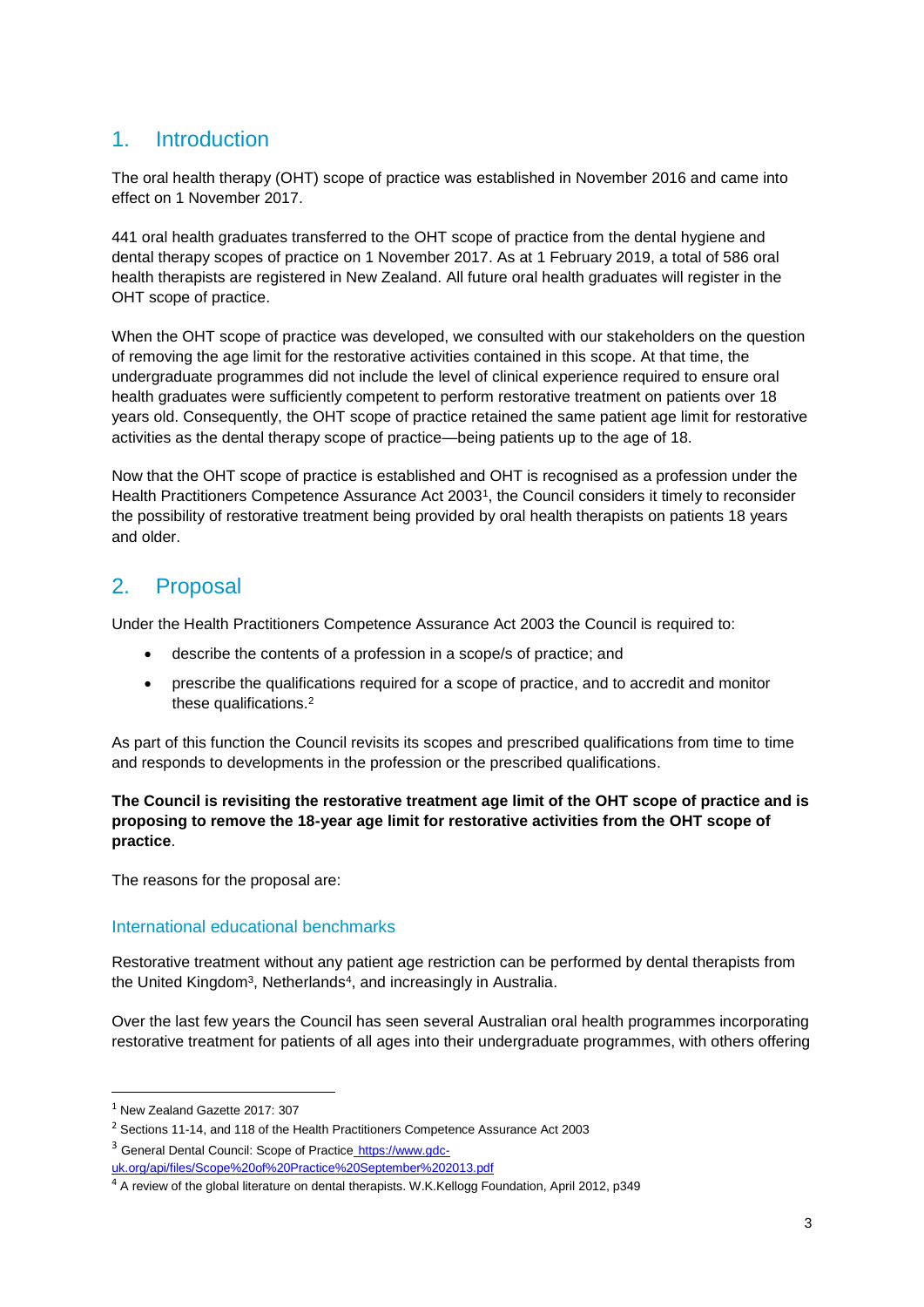postgraduate courses to upskill oral health graduates. Currently, nine such programmes exist in Australia. We envisage this trend will continue in the future.

Both universities offering accredited oral health programmes in New Zealand have indicated to us that they are developing postgraduate programmes that will allow oral health graduates to upskill and provide restorative treatment to patients 18 years and older. One of the New Zealand institutions has indicated it intends to incorporate this aspect into their undergraduate oral health programme in the future.

Removing the age limit on restorative activities from the OHT scope of practice will:

- provide the regulatory framework for New Zealand and overseas programmes to be accredited against the updated OHT scope of practice, allowing oral health therapists who have completed the necessary education to provide restorative treatment to patients of all ages.
- more accurately reflect the education trend of Australian-accredited oral health programmes and the OHT practising environment in Australia. Considering parallel developments in Australia is important to give effect to the provisions in the Trans-Tasman Mutual Recognition Act 1997.

If a New Zealand, Australian or other adult restorative programme is accredited<sup>5</sup>, Council will consult with our stakeholders on gazetting the qualification as a prescribed qualification for the OHT scope of practice.

#### Inconsistency between dental therapy and OHT scopes of practice

The scope of practice for adult care in dental therapy practice exists, but oral health therapists cannot register in this scope of practice as they are no longer registered in dental therapy<sup>6</sup>. A similar scope does not exist for oral health therapy.

As a result, oral health therapists are unable to perform restorative treatment on adults—even if additional training is completed.

#### Flexible workforce

**.** 

The proposal to remove the age limit for restorative activities from the OHT scope of practice could support initiatives to make access to primary oral healthcare easier for a broader group of patients.

The Council acknowledges that improving oral healthcare access and outcomes for the public of New Zealand is complex and requires a multi-faceted approach. Changing the OHT scope of practice is not in itself a solution but it is a positive step towards the overall solution required.

<sup>5</sup> Section 14(2) of the Health Practitioners Competence Assurance Act 2003

 $6$  There is no accredited programme for the adult care in dental therapy practice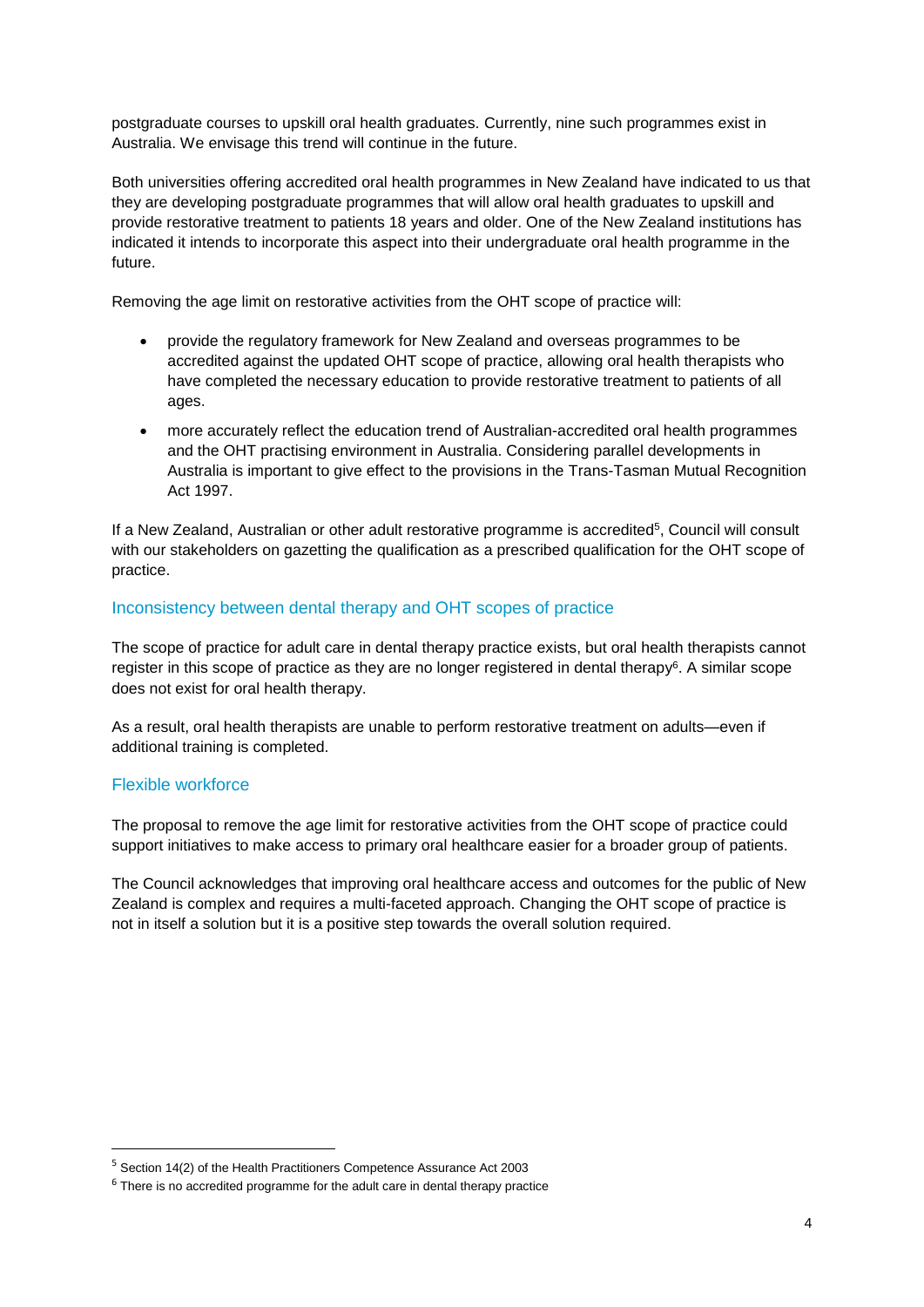# 3. What does the proposal mean?

## Oral health therapists will be able to perform restorative activities on all patients, following appropriate training

The proposal to remove the age limit, will enable oral health therapists who have completed an accredited adult restorative programme to provide restorative treatment on patients 18 years and older **within their OHT scope of practice**.

This means that oral health therapists who have completed the necessary education programme, can provide the restorative activities they are qualified to offer today, but on a broader range of patients that will include those over the age of 18.

The activities they perform must be commensurate with their approved education, training and competence, as defined within their scope of practice.

The activities will be performed under the existing consultative professional relationship between the oral health therapist and the dentist.

All practitioners have a professional and legal obligation to practise within their scope of practice, to seek clinical advice if required, and refer appropriately if treatment falls outside of their scope, competence or experience.<sup>7</sup>

## Existing oral health therapy registrants

**.** 

The education programmes completed by existing oral health therapy registrants have not included the level of clinical exposure to ensure practitioners are competent to perform restorative treatment on patients 18 years and older.

For this reason, we propose that an exclusion be placed on the scope of practice for all current oral health therapy registrants—once they complete an accredited adult restorative programme, that exclusion can be removed.

An example of how an existing oral health therapy registrant's scope of practice will be described and displayed on their registration and practising certificates, and our public register is:

Scope of practice: Oral health therapy

Scope of practice exclusion: Restorative treatment on patients 18 years and older

 $7$  Articulated in the scope definition and in the Standards Framework for Oral Health Practitioners.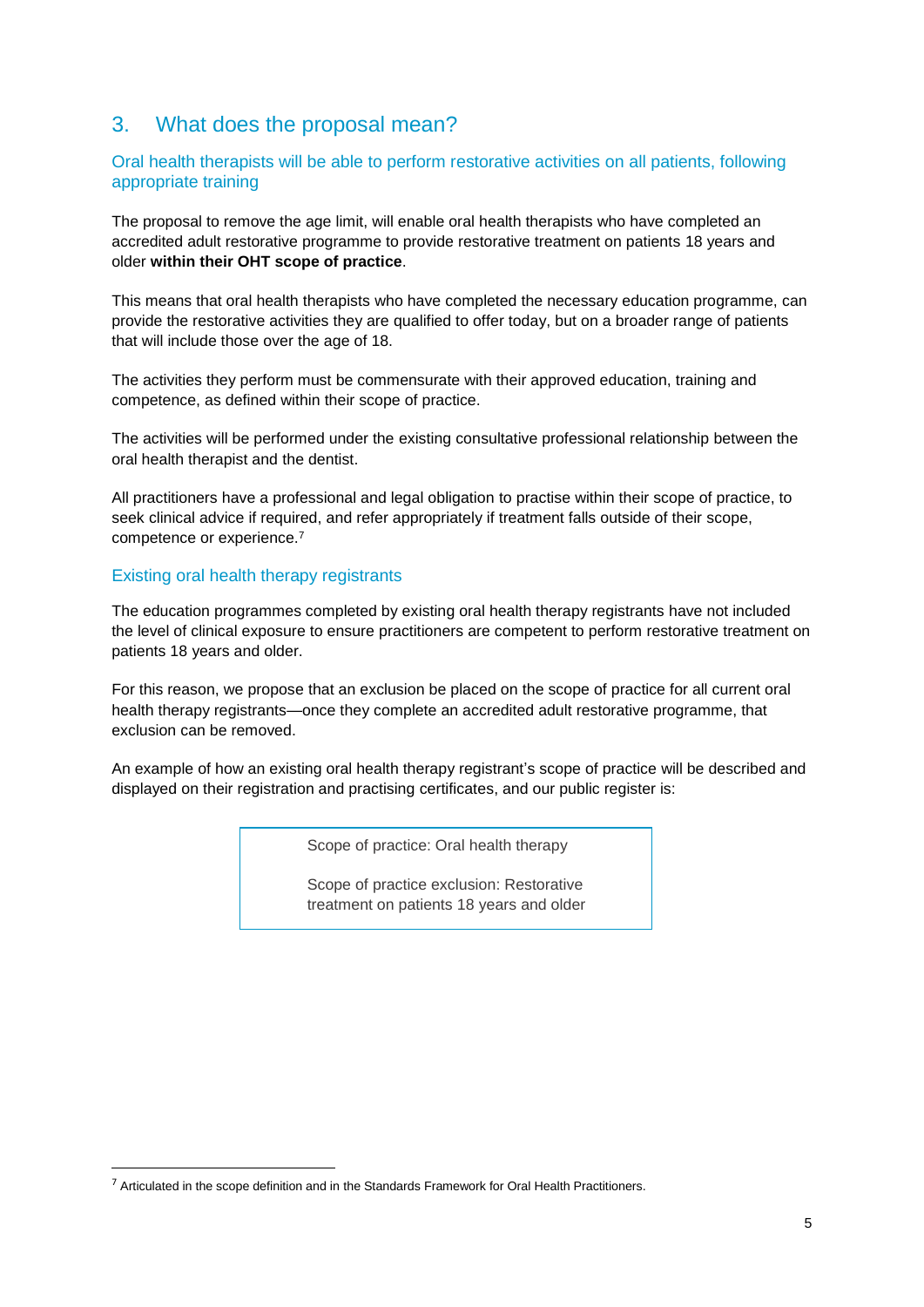**Please note:** The proposal to place an exclusion does NOT change the activities registered oral health therapists are able to perform within their scope of practice today.

- They will continue to be able to perform restorative activities on patients up to 18 years of age as they currently do.
- Once they undertake additional education allowing them to perform restorative activities on patients of all ages, they will be able to apply to have the exclusion on restorative treatment for patients 18 years and older removed from their scope of practice.

#### Recognition of accredited adult restorative programmes

Programmes accredited by the Council allowing oral health therapists to perform restorative treatment on patients 18 years and older will be gazetted against the OHT scope of practice with an endorsement start date. These programmes will only be recognised for removing the exclusion from that point onwards.<sup>8</sup>

#### Draft OHT scope of practice, prescribed qualifications and competencies

The proposed changes to the OHT therapy scope of practice, its prescribed qualifications, and the updated competencies are set out in appendices 1 and 2.

## Consultation questions

Stakeholders are invited to comment on the proposal and respond to the following questions:

- Q1. Do you agree or disagree with the proposal to remove the 18-year age limit for restorative activities from the OHT scope of practice including:
	- accredited, gazetted programmes allowing oral health therapists to perform restorative treatment on patients 18 years and older
	- an exclusion, R*estorative treatment on patients 18 years and older*, being placed on oral health therapists' scopes of practice until they complete an accredited adult restorative programme which will allow them to apply to have the exclusion removed (noting that the activities registered oral health therapists can currently perform within their scope of practice remain unchanged).

If you disagree, please detail why.

**.** 

- Q2. Do you have any specific feedback on the proposed amendments to the OHT scope of practice, prescribed qualifications or competencies as set out in appendices 1 & 2?
- Q3. Do you have any further comments on the proposal?

<sup>8</sup> Applications from practitioners who have completed the programme before its accreditation by the Council will not be accepted.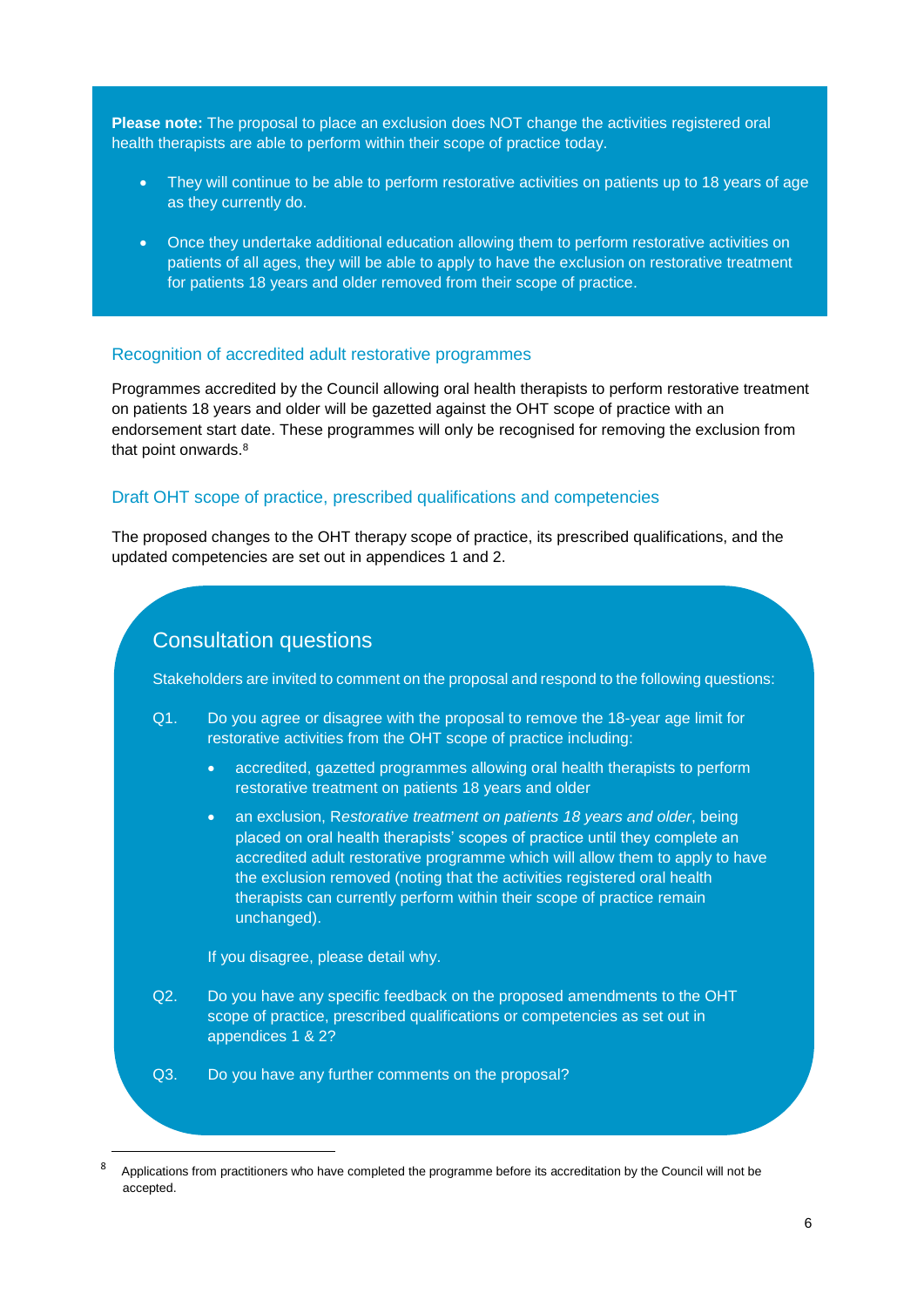## Scope of practice for oral health therapy

# Notice of Scope of Practice Issued by the Dental Council pursuant to section 11 of the Health Practitioners Competence Assurance Act 2003

## Oral health therapy

## Scope of practice for oral health therapy

The scope of practice for oral health therapy is the practice of oral health therapy as set out in the documented "Detailed Scope of Practice for Oral Health Therapy" produced and published from time to time by the Dental Council. Oral health therapy is a part of the practice of dentistry.

Oral health therapists provide oral health assessment, diagnosis, management, treatment and preventive care for patients in accordance with the detailed scope of practice, and commensurate with their approved education, training and competence.

Oral health education, disease prevention and oral health promotion for individuals and communities are core activities, aimed at achieving and maintaining oral health as an integral part of general health.

Oral health therapists practise as part of the dental team, and work collaboratively with other oral health practitioners and health practitioners to provide appropriate and comprehensive care to the benefit of patients' overall health.

Oral health therapists and dentists have a consultative professional relationship. The relationship may be held by the oral health therapist with one dentist or dental specialist, or with a number of dentists/dental specialists. The establishment and maintenance of the consultative professional relationship is required for the practice of oral health therapy.

Practitioners within the consultative professional relationship are jointly responsible and accountable for the standard of decisions and care delivered to patients based on professional advice sought and given. Practitioners may wish to jointly develop a document containing agreed processes to support the consultative professional relationship and ensure advice is readily available when needed, however this is not mandatory.

Areas of oral health practice not included in an oral health therapist's education must not be undertaken unless the practitioner has since completed appropriate further education and practises within the detailed oral health therapy scope of practice and to the standards required by the Council.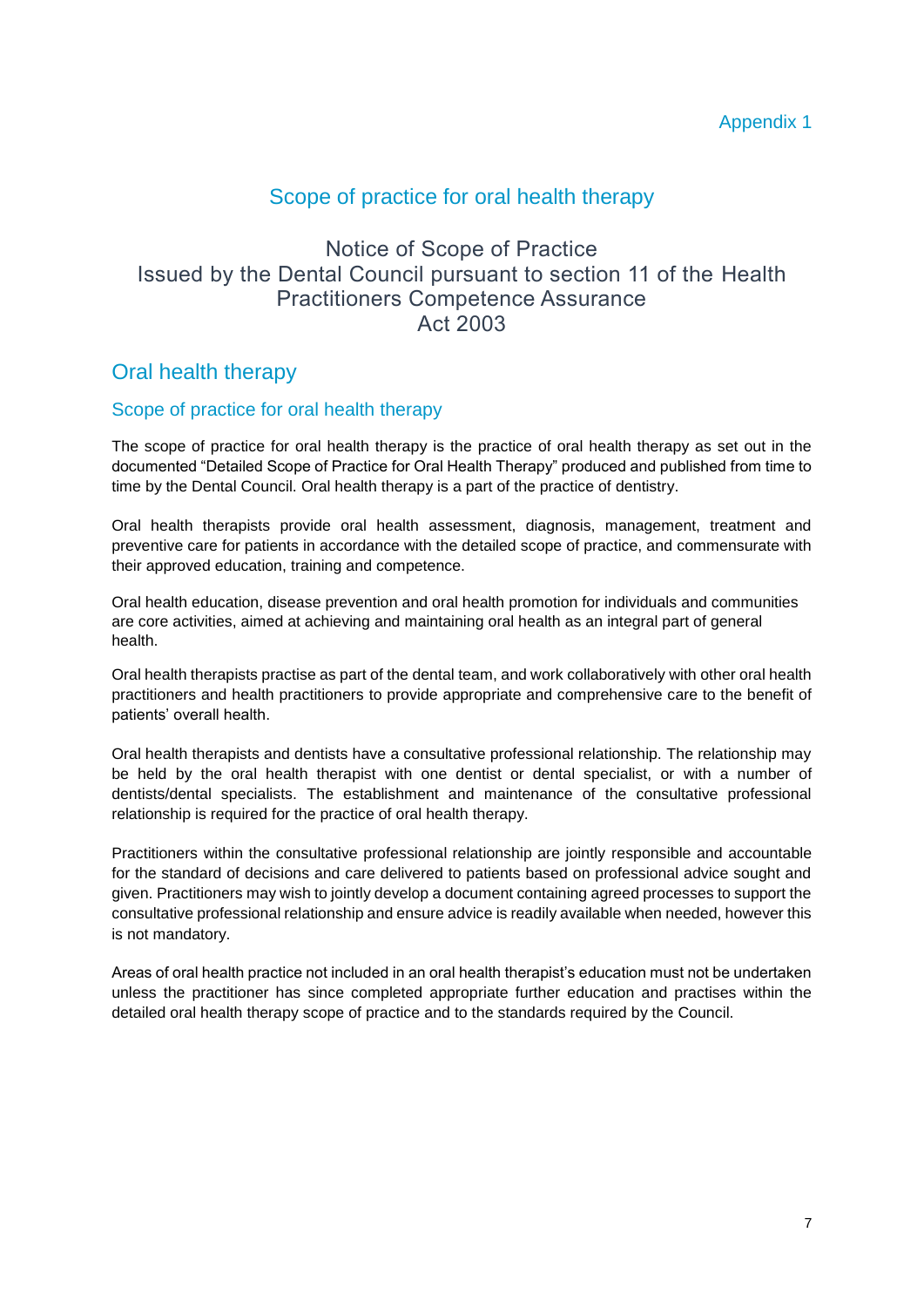## Detailed scope of practice for oral health therapy

Practised commensurate with the oral health therapist's approved education, training and competence, oral health therapy involves:

- Obtaining and assessing medical and oral health histories
- Examining oral tissues and recognising abnormalities
- Taking and interpreting intra and extra-oral radiographs
- Taking intra and extra-oral photographs
- Diagnosing dental caries for patients up to age 18
- Diagnosing periodontal disease
- Preparing oral health care plans
- Consulting with other health practitioners as appropriate
- Referring as necessary to the appropriate practitioner/agency
- Obtaining informed consent
- Providing oral health education, information and counselling to patients
- Applying and dispensing non-prescription preventive agents
- Applying and dispensing prescription medicines and preventive agents
- Applying and dispensing topical agents for the treatment of tooth surface sensitivity and tooth discolouration
- Applying fissure sealants
- Administering topical local anaesthetic
- Administering local anaesthetic using dentoalveolar infiltration and inferior dental nerve block techniques
- Removing hard and soft deposits from all tooth surfaces
- Extracting primary teeth
- Restorative activities for patients up to age 18:
	- o Preparing cavities and restoring primary and permanent teeth using direct placement of dental materials
	- **Extracting primary teeth**
	- o Performing pulpotomies on primary teeth
	- o Preparing primary teeth for, and placing, stainless steel crowns
- Recontouring and polishing restorations
- Taking impressions, recording occlusal relationships, and making study models
- Constructing and fitting mouthguards and bleaching trays
- Performing postoperative procedures such as removal of sutures and placement and removal of periodontal dressings
- Promoting the oral health of communities by:
	- $\circ$  raising awareness of oral health and its effect on general health and well-being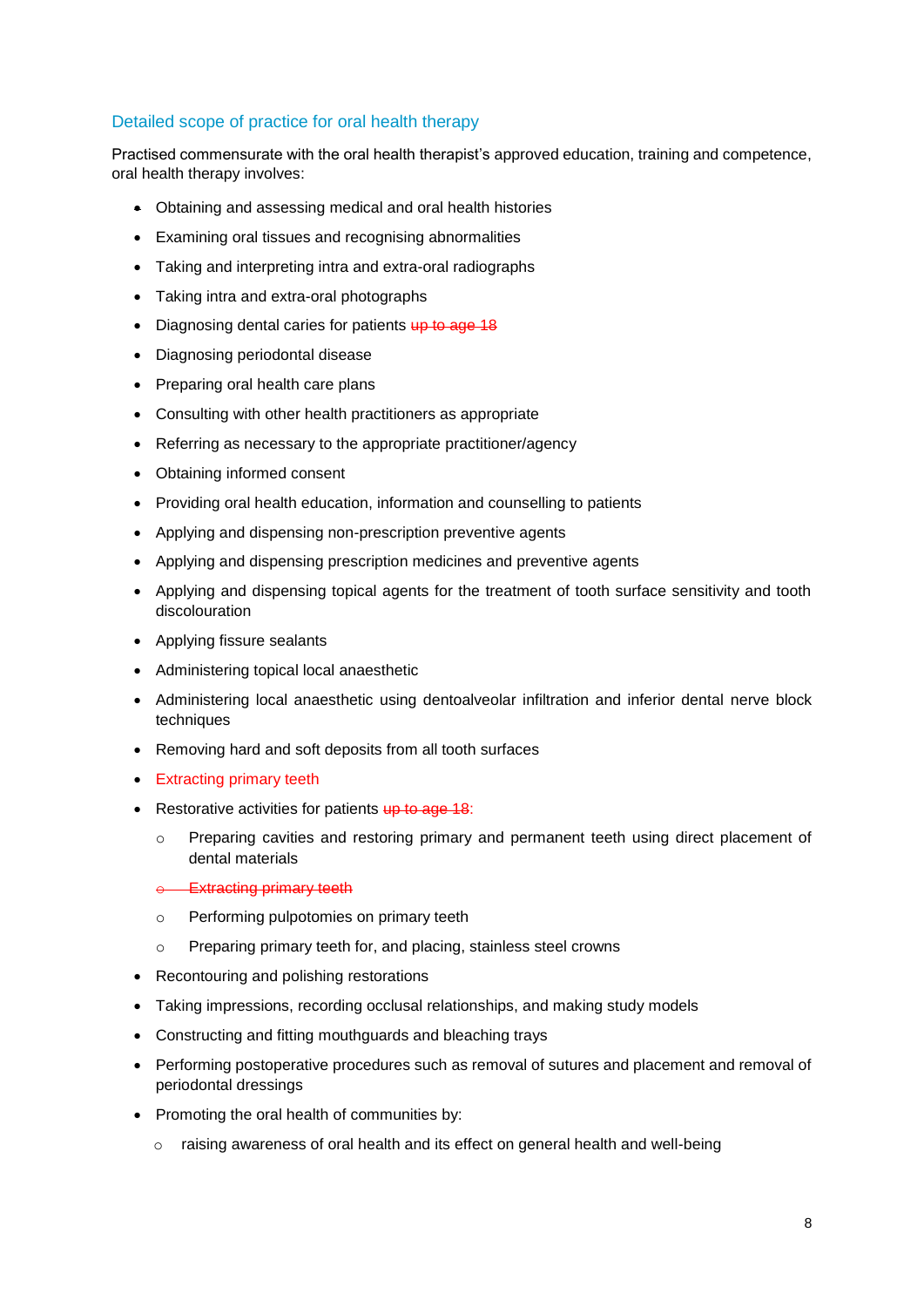- $\circ$  designing and implementing oral health promotion projects, and evaluating their effectiveness, in response to the oral health needs of specific communities
- Assisting the dentist or dental specialist in implementing orthodontic treatment plans through performing the following orthodontic procedures:
	- o Tracing cephalometric radiographs
	- $\circ$  Fabricating retainers, and undertaking other simple laboratory procedures of an orthodontic nature
- Assisting the dentist or dental specialist in implementing orthodontic treatment plans, as directed by the dentist or dental specialist who is responsible for the patient's clinical care outcomes and is on-site at the time, through performing the following orthodontic procedures:
	- o Placing separators
	- $\circ$  Sizing and cementing metal bands including loose bands during treatment
	- o Preparing teeth for bonding fixed attachments and fixed retainers
	- o Indirect bonding of brackets as set up by the dentist or dental specialist
	- o Placing archwires when necessary (as formed by the dentist or dental specialist) and replacing ligatures/closing self- ligating brackets
	- o Trial fitting removable appliances. This does not include activation
	- o Removing archwires after removing elastomeric or wire ligatures, or opening self- ligating brackets
	- o Removing fixed orthodontic attachments and retainers
	- o Removing adhesives after the removal of fixed attachments
	- o Fitting passive removable retainers
	- o Bonding preformed fixed retainers.

## Prescribed qualifications for the scope of practice for oral health therapy

- 1. University of Otago Bachelor of Oral Health<sup>9</sup> and a Dental Council New Zealand accredited Adult restorative programme; or
- 2. Auckland University of Technology Bachelor of Health Science in Oral Health<sup>10</sup> and a Dental Council New Zealand accredited Adult restorative programme; or
- 3. New Zealand Oral Health Therapist Registration Examination and a Dental Council New Zealand accredited Adult restorative programme; or
- 4. Dental Board of Australia-approved programmes that allow graduates registration in the Oral Health Therapist Scope of Practice in Australia. For those Australian programmes were the adult restorative treatment is not accredited as part of the undergraduate programme, a Dental Council New Zealand accredited programme is required to remove the Adult restorative treatment exclusion.

**.** 

<sup>&</sup>lt;sup>9</sup> Qualification obtained since 2009 onwards

<sup>10</sup> Qualification obtained since 2008 onwards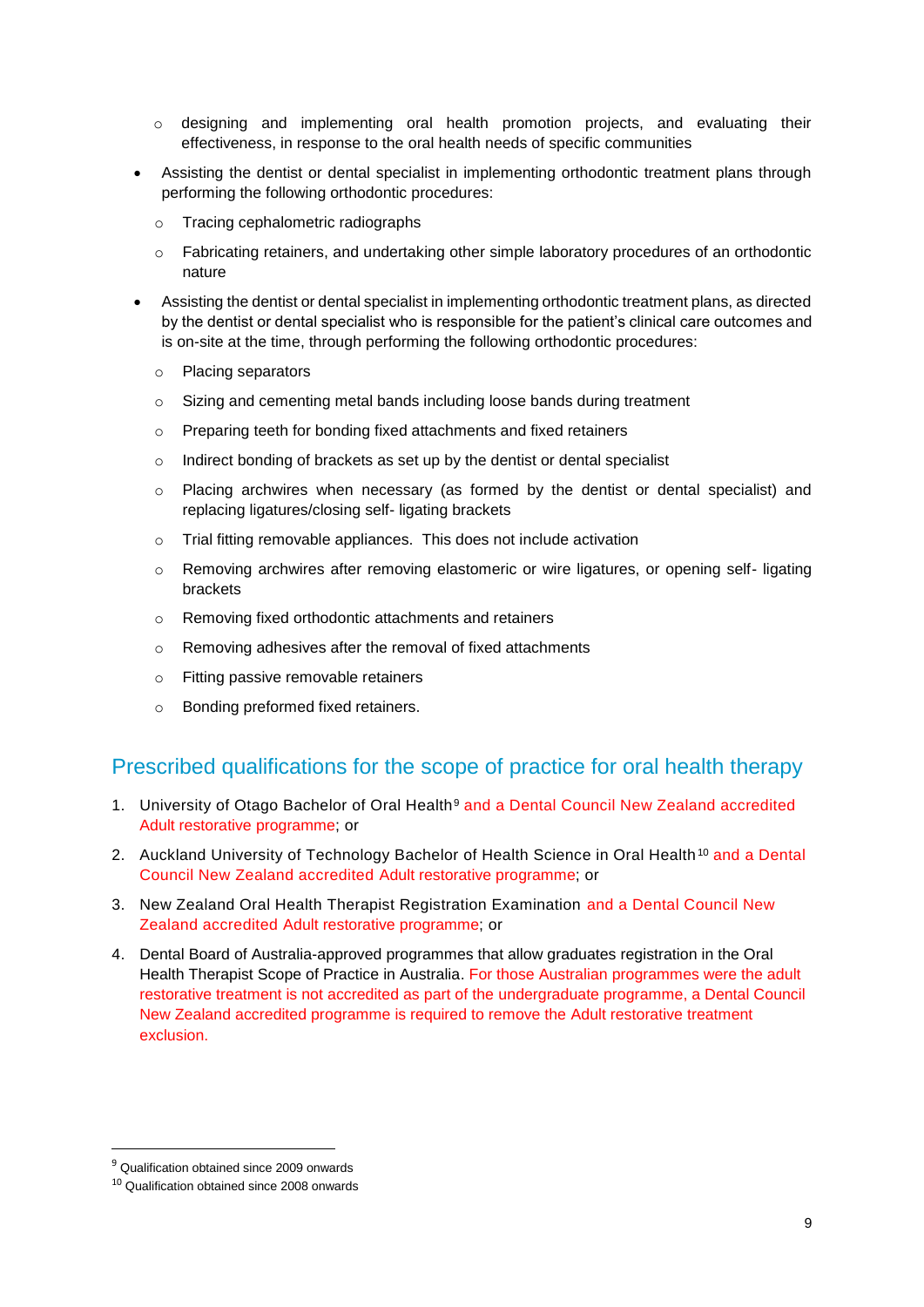# Competency standards for oral health therapists

Oral health therapists provide oral health assessment, diagnosis, management, treatment and preventive care for patients in accordance with the detailed scope of practice, and commensurate with their approved education, training and competence.

The purpose of this document is to:

- set out the entry level competency standards which applicants for registration as an oral health therapist must meet in order to be registered;
- provide criteria against which an individual's performance in meeting these standards may be measured.

A competent oral health therapist is one who meets the competency standards; applying knowledge, skills, attitudes, communication and judgement to the delivery of appropriate oral health care, in accordance with the scope of practice within which they are registered.

| <b>Competency standard</b>                                                                                                                                                                                                      | <b>Measure</b>                                                                                                                                                         |
|---------------------------------------------------------------------------------------------------------------------------------------------------------------------------------------------------------------------------------|------------------------------------------------------------------------------------------------------------------------------------------------------------------------|
|                                                                                                                                                                                                                                 | A competent oral health therapist will:                                                                                                                                |
| Understand the legal requirements of<br>practising in an oral health workplace                                                                                                                                                  | Demonstrate familiarity with, and comply with<br>$\bullet$<br>relevant legislation and Dental Council standards                                                        |
| Understand and comply with the ethical<br>responsibilities and legislative requirements<br>relating to the safe and competent practice<br>of oral health therapy in New Zealand                                                 |                                                                                                                                                                        |
| <b>Behave professionally</b>                                                                                                                                                                                                    | Understand and apply the ethical principles,<br>$\bullet$<br>professional standards and practice standards that<br>govern their behaviour as oral health professionals |
|                                                                                                                                                                                                                                 | Prioritise the health needs and safe care of<br>patients                                                                                                               |
|                                                                                                                                                                                                                                 | Treat patients with dignity and respect at all times<br>$\bullet$                                                                                                      |
|                                                                                                                                                                                                                                 | Put the interests of patients ahead of personal,<br>$\bullet$<br>financial or other gain                                                                               |
|                                                                                                                                                                                                                                 | Respect patients' right to complain and enable<br>$\bullet$<br>them to seek redress                                                                                    |
| Understand current scientific knowledge<br>related to oral health<br>Understand current biological, physical,<br>cultural, social and psychological factors<br>which influence the attainment and<br>maintenance of oral health | Show an understanding of biological, physical,<br>$\bullet$<br>cultural, social and psychological factors in oral<br>health therapy                                    |
|                                                                                                                                                                                                                                 | Use this knowledge in the development and<br>$\bullet$<br>delivery of oral health care for individuals and<br>communities                                              |
| Use these factors to inform best practice                                                                                                                                                                                       | Communicate this knowledge to patients,<br>$\bullet$<br>parents/carers, and the wider community                                                                        |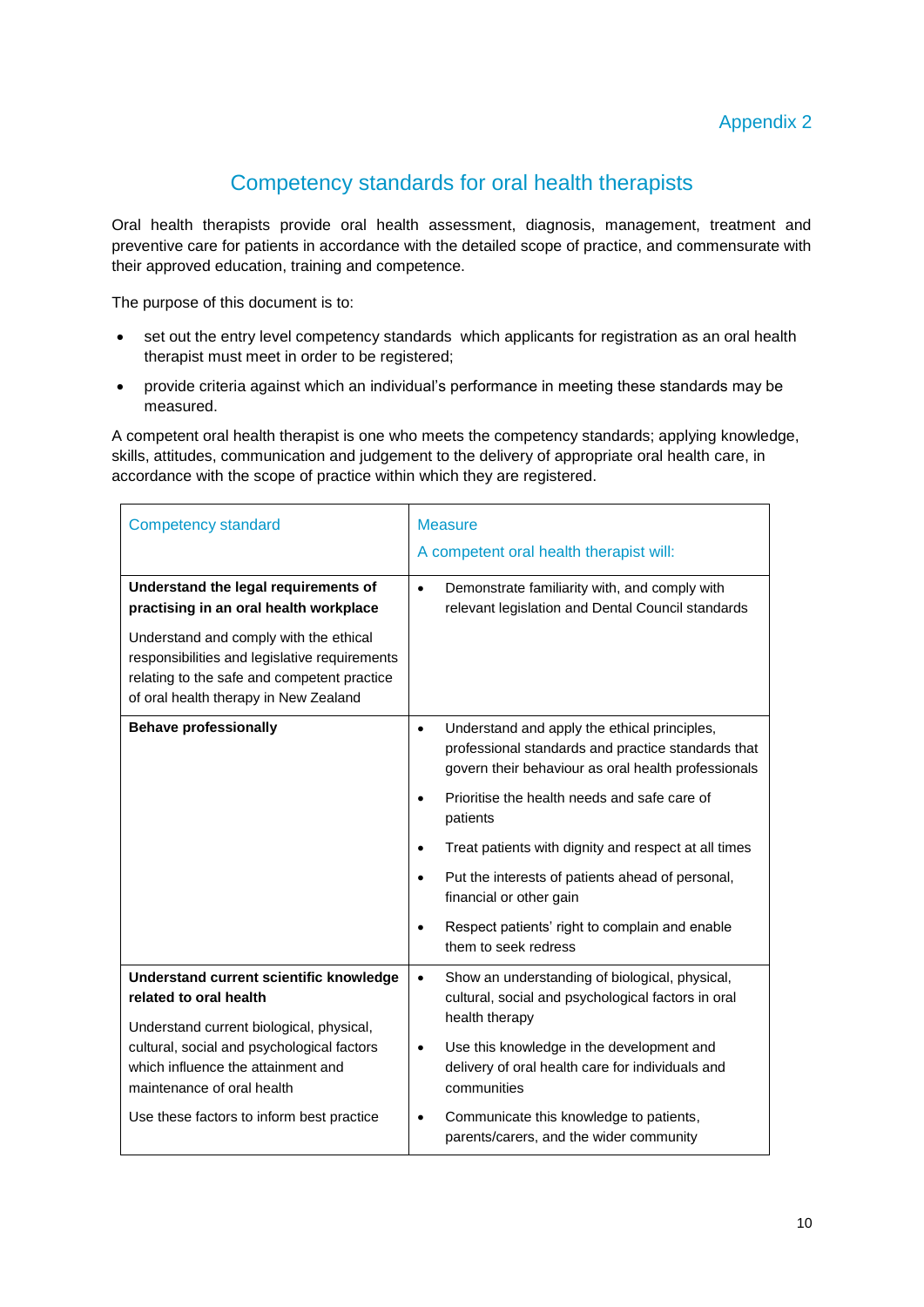| Provide culturally competent practice                               | $\bullet$ | Demonstrate awareness of New Zealand's cultural                                                                                                                   |
|---------------------------------------------------------------------|-----------|-------------------------------------------------------------------------------------------------------------------------------------------------------------------|
| See issues from the perspective of people<br>of other cultures      |           | diversity and recognise that culture is not confined<br>to ethnicity                                                                                              |
| Adhere to the Treaty of Waitangi                                    | ٠         | Recognise the unique place Māori hold as tangata<br>whenua in New Zealand and the importance of the<br>Treaty of Waitangi                                         |
|                                                                     | $\bullet$ | Honour the Treaty of Waitangi principles of<br>partnership, participation and protection in the<br>delivery and promotion of oral healthcare                      |
|                                                                     | ٠         | Practise in a way which respects each patient's<br>identity                                                                                                       |
|                                                                     | ٠         | Observe cultural etiquette                                                                                                                                        |
|                                                                     | ٠         | Consider cultural perspective in decision-making                                                                                                                  |
|                                                                     | $\bullet$ | Assist patients to receive oral health therapy<br>services which take into account their cultural<br>needs                                                        |
|                                                                     | ٠         | Treat patients fairly and without discrimination,<br>respecting cultural values, personal disabilities and<br>individual differences                              |
| <b>Communicate effectively</b>                                      | $\bullet$ | Communicate honestly, factually and without                                                                                                                       |
| Communicate effectively with patients,                              |           | exaggeration                                                                                                                                                      |
| other health professionals and the public on<br>oral health matters |           | With patients                                                                                                                                                     |
|                                                                     | $\bullet$ | Demonstrate rapport and empathy                                                                                                                                   |
|                                                                     | ٠         | Assure patients' dignity                                                                                                                                          |
|                                                                     | $\bullet$ | Listen to patients, and respect and consider their<br>preferences and concerns                                                                                    |
|                                                                     | ٠         | Explain findings, treatment options and likely<br>outcomes in easily understood language to ensure<br>informed consent                                            |
|                                                                     | ٠         | Recognise communication barriers and meet<br>patients' individual communication needs                                                                             |
|                                                                     | $\bullet$ | Adapt information to patients' level of<br>comprehension                                                                                                          |
|                                                                     | $\bullet$ | Confirm patients' understanding of the information<br>provided                                                                                                    |
|                                                                     |           | With other health professionals                                                                                                                                   |
|                                                                     | $\bullet$ | Communicate openly in inter-and intra-<br>professional teams for the enhancement of patient<br>care                                                               |
|                                                                     | $\bullet$ | Provide written information and copies of records<br>when making a referral, or providing information, to<br>another health practitioner involved in patient care |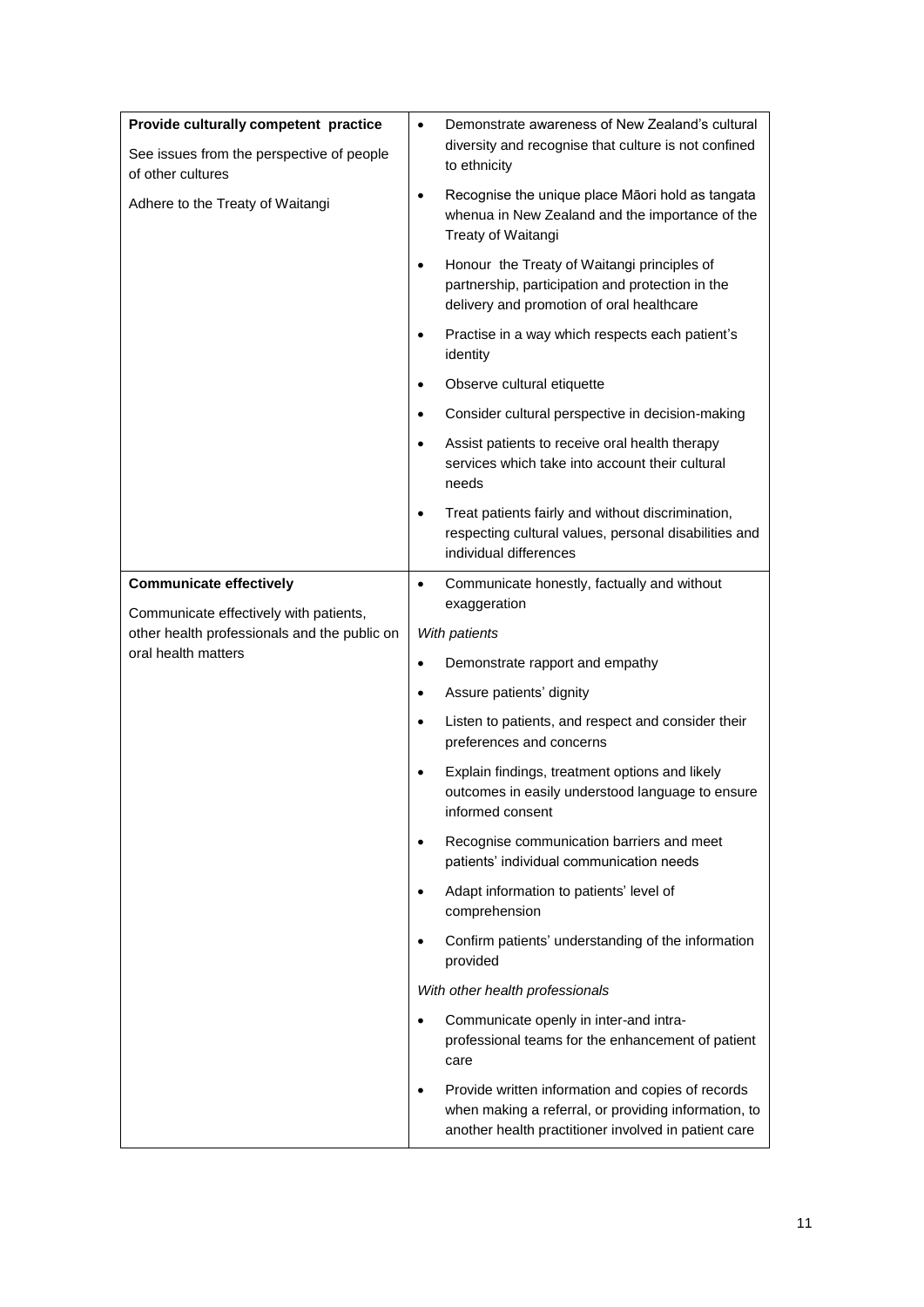|                                                                                                                                                                                                             | $\bullet$ | Behave respectfully in communication to and<br>about colleagues and other health professionals                                                                                                                                    |
|-------------------------------------------------------------------------------------------------------------------------------------------------------------------------------------------------------------|-----------|-----------------------------------------------------------------------------------------------------------------------------------------------------------------------------------------------------------------------------------|
| Promote the oral health of individuals<br>and communities<br>Raise awareness of oral health and its<br>effect on general health and well-being                                                              | $\bullet$ | Educate patients at all stages in their life, or<br>patients' family, carers or guardians, about the<br>aetiology and prevention of oral diseases using<br>effective and evidence-based education and<br>communication strategies |
|                                                                                                                                                                                                             | $\bullet$ | Promote awareness and understanding of the<br>relationship between oral health and general<br>health                                                                                                                              |
|                                                                                                                                                                                                             | $\bullet$ | Provide 'one on one' counsel and advice to<br>encourage sound health attitudes and practices                                                                                                                                      |
|                                                                                                                                                                                                             | $\bullet$ | Communicate importance of issues such as diet,<br>smoking, and oral hygiene on oral and general<br>health                                                                                                                         |
|                                                                                                                                                                                                             | $\bullet$ | Design and implement oral health promotion<br>projects and evaluate their effectiveness, in<br>response to the oral health needs of specific<br>communities                                                                       |
|                                                                                                                                                                                                             |           | Demonstrate a commitment to oral health<br>promotion by working with other health personnel<br>and/or educational staff where appropriate                                                                                         |
|                                                                                                                                                                                                             | $\bullet$ | Express a professional view on fluoride, amalgam<br>and other topical public issues related to oral<br>health                                                                                                                     |
|                                                                                                                                                                                                             |           | Facilitate patients' access to services and<br>resources                                                                                                                                                                          |
| Obtain patient information<br>Obtain by interview and examination patient<br>information relevant to the delivery of oral<br>health care; record this information<br>logically, legibly; and store securely | $\bullet$ | Record an accurate patient history to inform<br>patient care                                                                                                                                                                      |
|                                                                                                                                                                                                             | $\bullet$ | Perform an extra-oral examination                                                                                                                                                                                                 |
|                                                                                                                                                                                                             | $\bullet$ | Detect hard and soft tissue abnormalities, e.g.<br>dental erosion, enamel defects, oral ulceration                                                                                                                                |
|                                                                                                                                                                                                             | ٠         | Detect dental caries for patients up to age 18                                                                                                                                                                                    |
|                                                                                                                                                                                                             | $\bullet$ | Detect periodontal disease(s), plaque and calculus                                                                                                                                                                                |
|                                                                                                                                                                                                             | $\bullet$ | Use posterior bitewing and periapical radiographs,<br>and other appropriate tests, to aid in the detection<br>of dental caries and periodontal disease                                                                            |
|                                                                                                                                                                                                             | $\bullet$ | Take intra- and extra-oral photographs                                                                                                                                                                                            |
|                                                                                                                                                                                                             | $\bullet$ | Record examination findings, demonstrating that<br>all orofacial tissues have been examined closely                                                                                                                               |
|                                                                                                                                                                                                             | $\bullet$ | Record information on teeth present/missing or<br>restored                                                                                                                                                                        |
|                                                                                                                                                                                                             | ٠         | Ensure records are legible, accurate, up-to-date,<br>complete and relevant                                                                                                                                                        |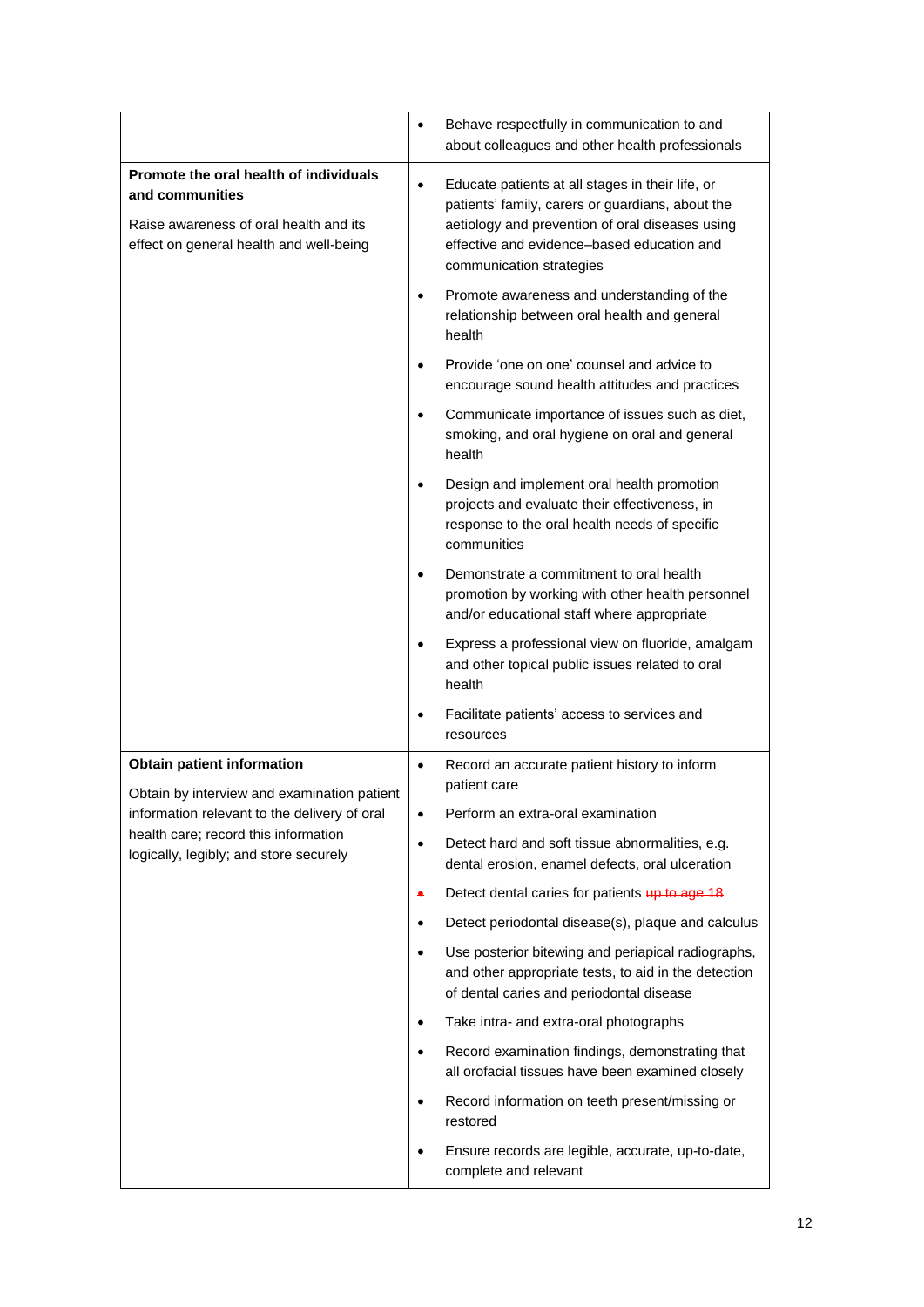|                                                                                                                                                                                                                 | $\bullet$ | Store patient records securely to protect patient<br>confidentiality                                                       |
|-----------------------------------------------------------------------------------------------------------------------------------------------------------------------------------------------------------------|-----------|----------------------------------------------------------------------------------------------------------------------------|
| Analyse patient information and develop<br>an oral health care plan                                                                                                                                             | $\bullet$ | Assess patient information gathered in the<br>interview and assessment                                                     |
| Assess information to identify oral health<br>problems and formulate an evidence based<br>oral health care plan that addresses the                                                                              | $\bullet$ | Recognise significant medical, dental and social<br>history and develop the oral health care plan<br>accordingly           |
| aetiology of dental and oral disease, the<br>attainment or maintenance of oral health,                                                                                                                          | $\bullet$ | Diagnose dental caries for patients up to age 18                                                                           |
| priority of management, patient options,                                                                                                                                                                        | $\bullet$ | Diagnose periodontal disease(s)                                                                                            |
| anticipated outcomes and the duration of                                                                                                                                                                        | $\bullet$ | Evaluate individual patient risk for oral disease(s)                                                                       |
| treatment                                                                                                                                                                                                       | $\bullet$ | Develop evidence based, prioritised oral health<br>care plans which include individualised strategies<br>for:              |
|                                                                                                                                                                                                                 |           | managing and preventing oral disease and its<br>consequences                                                               |
|                                                                                                                                                                                                                 |           | promoting the attainment and maintenance of<br>oral health                                                                 |
|                                                                                                                                                                                                                 | $\bullet$ | Consider and discuss management options,<br>including preventive strategies, and anticipated<br>outcomes                   |
|                                                                                                                                                                                                                 | $\bullet$ | Arrange for an appropriate recall/review                                                                                   |
|                                                                                                                                                                                                                 | $\bullet$ | Seek advice, or refer, to other practitioners when<br>appropriate                                                          |
| Provide or make provision for oral                                                                                                                                                                              |           | Informed consent:                                                                                                          |
| health care<br>Communicate the requirements of an oral<br>health care plan to patients in order to<br>obtain informed consent; where necessary<br>carry out agreed procedures, and manage<br>any complications. | $\bullet$ | Provide patients, parents or carers with full<br>explanations and information to make informed<br>decisions                |
|                                                                                                                                                                                                                 | ٠         | Allow patients the time they need to make an<br>informed decision                                                          |
|                                                                                                                                                                                                                 | $\bullet$ | Respect the autonomy and freedom of choice of<br>the patient                                                               |
|                                                                                                                                                                                                                 | $\bullet$ | Record the adopted oral health care plan,<br>including any treatment declined or deferred by the<br>patient                |
|                                                                                                                                                                                                                 | $\bullet$ | Record informed consent to the agreed oral health<br>care plan                                                             |
|                                                                                                                                                                                                                 | $\bullet$ | Ensure informed consent remains valid at all times                                                                         |
|                                                                                                                                                                                                                 |           | Preventive care:                                                                                                           |
|                                                                                                                                                                                                                 | $\bullet$ | Place fissure sealants and preventive coatings<br>according to clinical findings and evidence based<br>practice guidelines |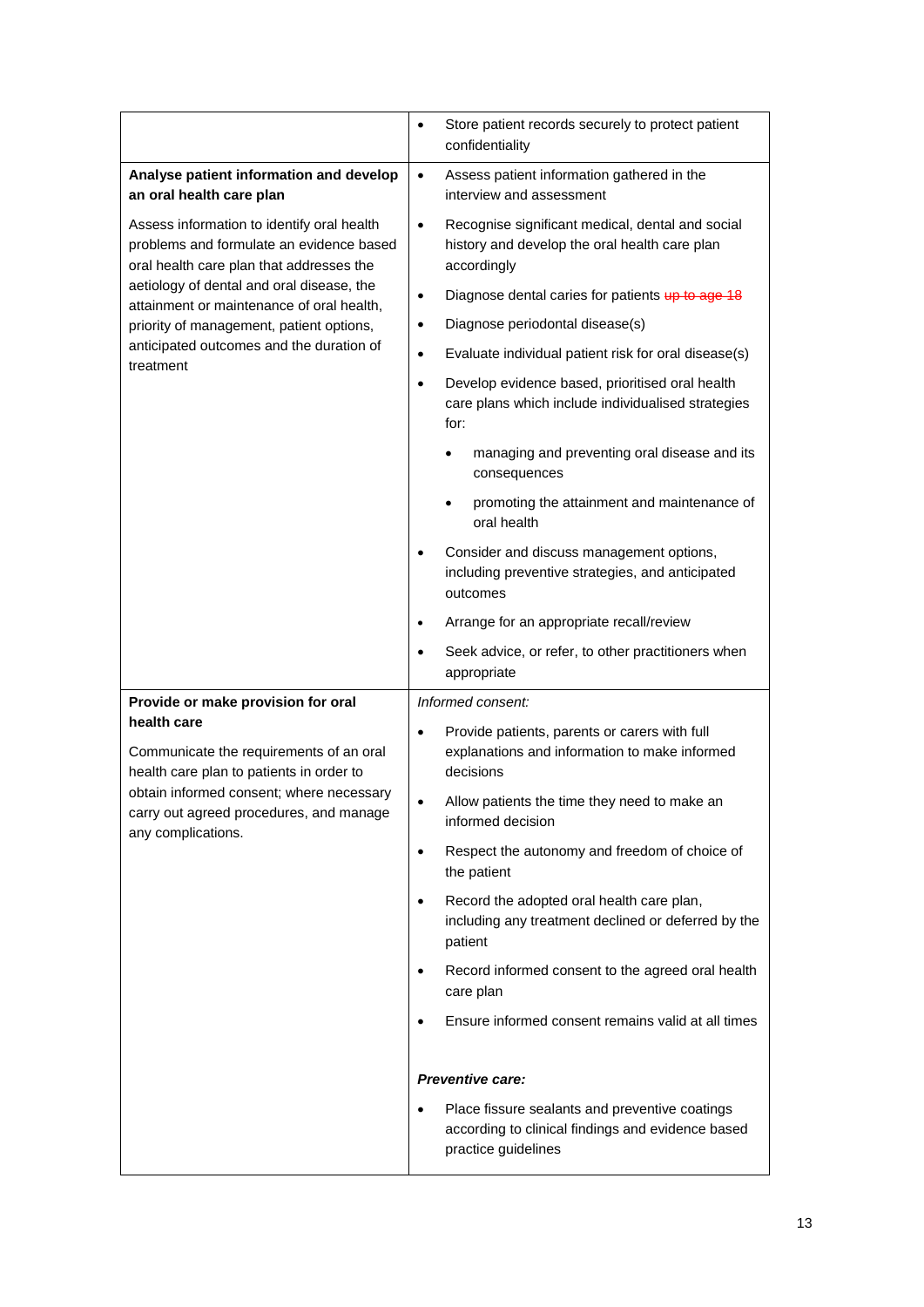| Apply topical fluorides based on the assessment of<br>$\bullet$<br>the caries risk of the patient, according to clinical<br>findings and evidence based practice guidelines |
|-----------------------------------------------------------------------------------------------------------------------------------------------------------------------------|
| Apply and dispense non-prescription preventive<br>$\bullet$<br>agents                                                                                                       |
| Construct and fit mouthguards<br>$\bullet$                                                                                                                                  |
| Recontour and polish restorations<br>$\bullet$                                                                                                                              |
| Apply and dispense prescription medicines and<br>$\bullet$<br>preventive agents                                                                                             |
| Apply and dispense topical agents for treatment of<br>$\bullet$<br>tooth sensitivity and tooth discolouration                                                               |
| Periodontal management:                                                                                                                                                     |
| Debride plaque and calculus from supra and<br>$\bullet$<br>subgingival tooth surfaces                                                                                       |
| Address predisposing factors<br>$\bullet$                                                                                                                                   |
| Give and record self-care instructions                                                                                                                                      |
| Place and remove periodontal dressings<br>$\bullet$                                                                                                                         |
| Remove sutures<br>$\bullet$                                                                                                                                                 |
| Determine a recall regime<br>$\bullet$                                                                                                                                      |
| Manage acute periodontal infection by seeking<br>$\bullet$<br>advice and/or patient referral                                                                                |
| Refer appropriately                                                                                                                                                         |
| Restorative intervention:                                                                                                                                                   |
| Determine the need for restorative intervention                                                                                                                             |
| Consider current clinical practice guidelines and<br>$\bullet$<br>scientific evidence in decision-making                                                                    |
| Select the appropriate restorative procedure and<br>$\bullet$<br>dental materials                                                                                           |
| Restore the integrity and function of teeth<br>$\bullet$                                                                                                                    |
| Alleviate tooth discomfort and/or pain by<br>$\bullet$<br>restorative intervention or deciduous tooth<br>extraction, as appropriate                                         |
| Use of topical and local anaesthetic:                                                                                                                                       |
| Identify potential risk factors for local anaesthetic<br>$\bullet$<br>administration and respond appropriately; this may<br>include seeking advice, or patient referral     |
| Administer topical anaesthetic                                                                                                                                              |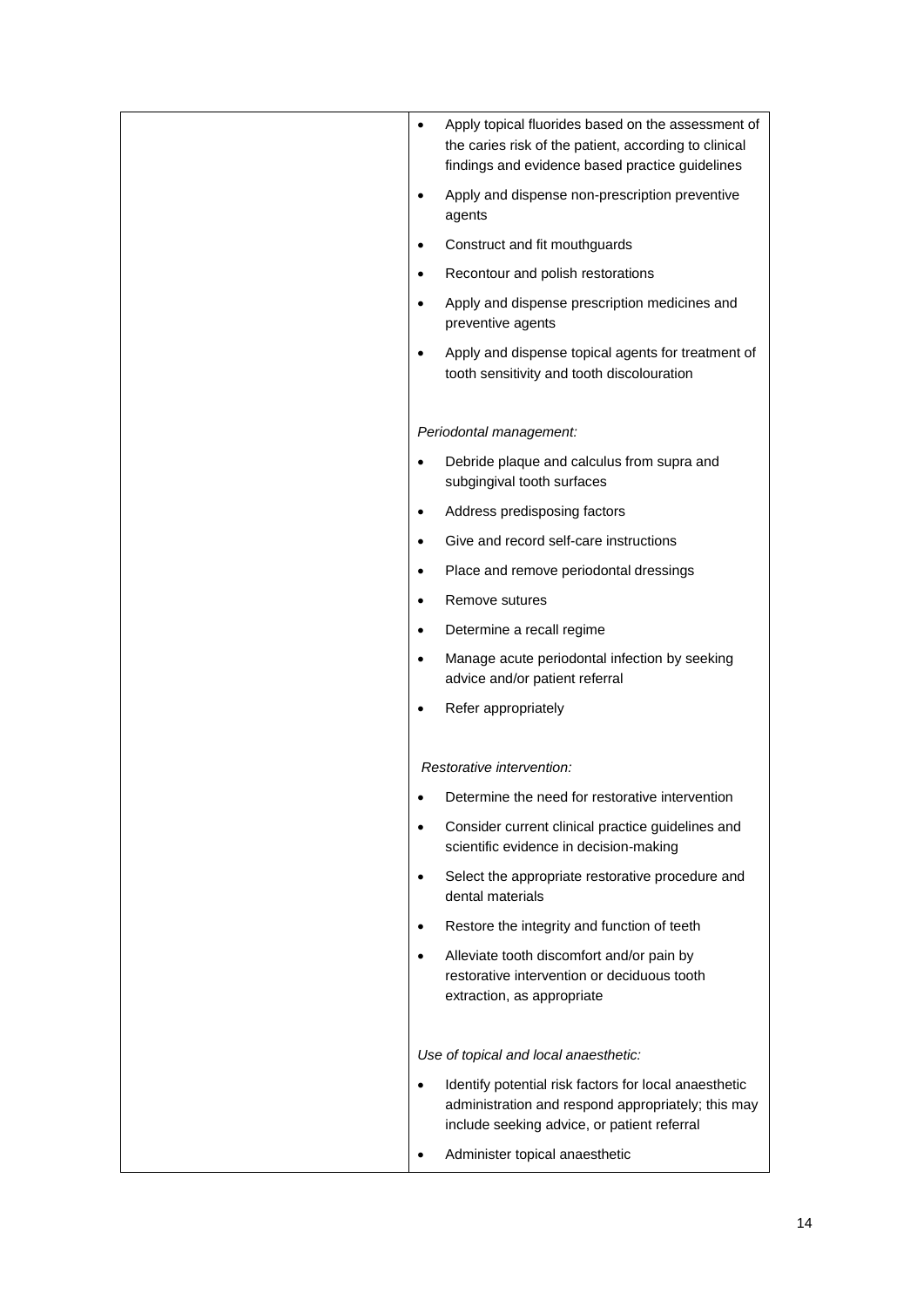| Use the correct local anaesthetic solution and<br>$\bullet$<br>technique                                     |
|--------------------------------------------------------------------------------------------------------------|
| Achieve adequate anaesthesia<br>$\bullet$                                                                    |
| Understand and manage complications of local<br>$\bullet$<br>anaesthetic                                     |
| Radiography:                                                                                                 |
| Use bitewing, periapical and extra-oral radiographs<br>$\bullet$<br>appropriately                            |
| Relate radiographs to patient's needs with relevant<br>$\bullet$<br>structures in view                       |
| Ensure adequate image quality<br>$\bullet$                                                                   |
| Ensure ideal view(s) for diagnosis<br>$\bullet$                                                              |
| Maintain radiation safety for the patient, staff,<br>$\bullet$<br>public and environment                     |
| Record radiographic findings<br>$\bullet$                                                                    |
| Clinical Records:                                                                                            |
| Maintain accurate, time-bound and up-to-date<br>$\bullet$<br>patient records                                 |
| Store and label extra- and intra-oral photographs,<br>$\bullet$<br>and radiographs, to enable identification |
| Store and label study models to enable<br>$\bullet$<br>identification                                        |
|                                                                                                              |
| Orthodontics:                                                                                                |
| Trace cephalometric radiographs<br>$\bullet$                                                                 |
| Place separators<br>$\bullet$                                                                                |
| Prepare teeth for bonding of fixed attachments and<br>$\bullet$<br>fixed retainers                           |
| Size and cement metal bands, including loose<br>$\bullet$<br>bands during treatment                          |
| Trial fit removable appliances and fit passive<br>$\bullet$<br>removable retainers                           |
| Remove or replace elastomeric or wire ligatures,<br>$\bullet$<br>and open and close self-ligating brackets   |
| Place and remove archwires<br>$\bullet$                                                                      |
| Carry out indirect bonding of brackets<br>٠                                                                  |
| Remove fixed orthodontic attachments and<br>$\bullet$<br>retainers                                           |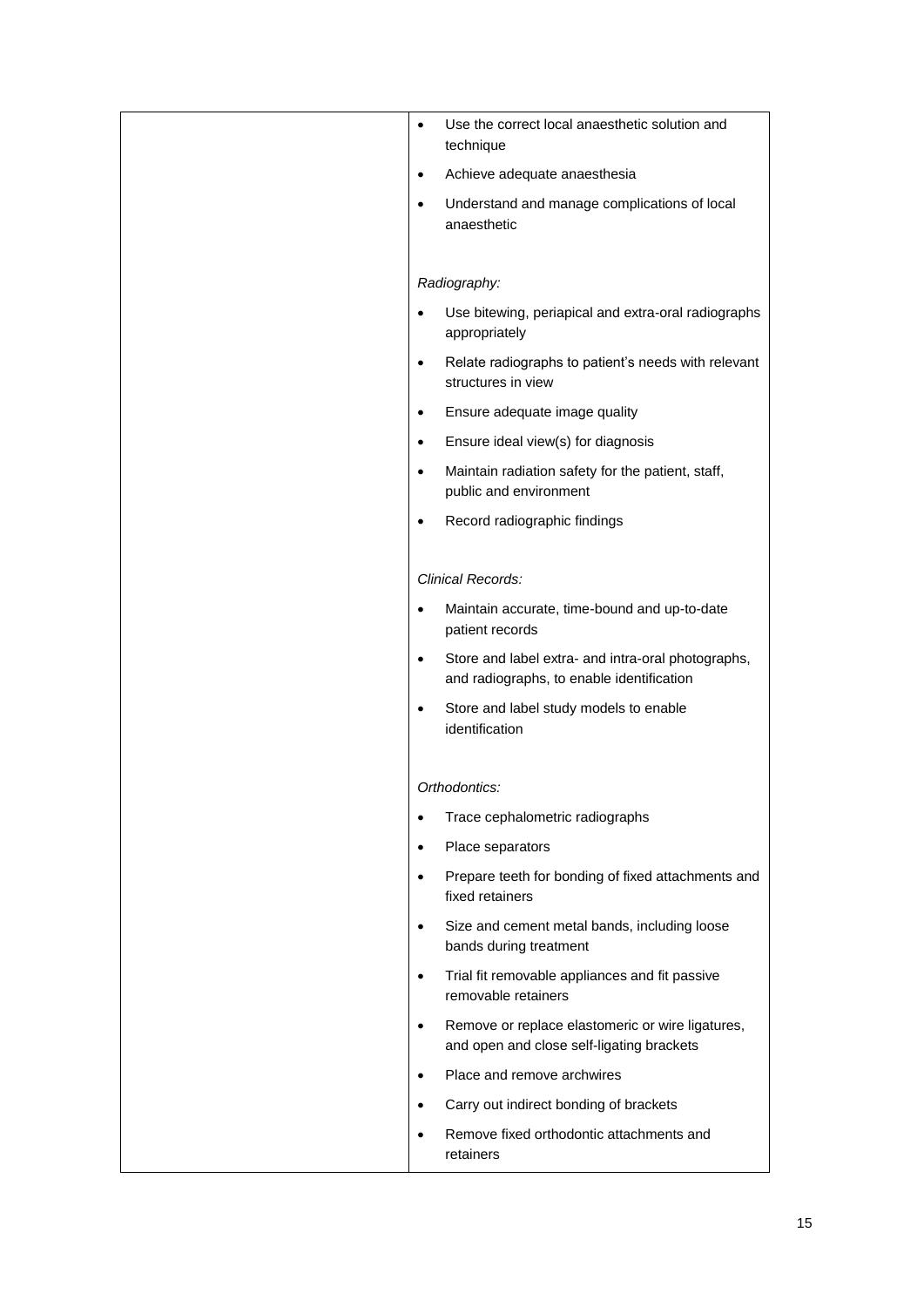|                                                                                                                                                                                                              | Bond preformed fixed retainers<br>$\bullet$                                                                                                                                               |
|--------------------------------------------------------------------------------------------------------------------------------------------------------------------------------------------------------------|-------------------------------------------------------------------------------------------------------------------------------------------------------------------------------------------|
|                                                                                                                                                                                                              | Remove adhesives<br>$\bullet$                                                                                                                                                             |
|                                                                                                                                                                                                              | <b>Fabricate retainers</b>                                                                                                                                                                |
|                                                                                                                                                                                                              |                                                                                                                                                                                           |
|                                                                                                                                                                                                              | Other                                                                                                                                                                                     |
|                                                                                                                                                                                                              | Take impressions and make study models<br>$\bullet$                                                                                                                                       |
| Refer and collaborate with the<br>appropriate health professionals                                                                                                                                           | Understand the importance of a team-based<br>$\bullet$<br>approach to patient care                                                                                                        |
| Refer for advice and/or treatment where<br>diagnosis and management planning<br>indicates that the patient requires a level of<br>knowledge and/or skills greater than those<br>of the oral health therapist | Establish a collaborative professional relationship<br>$\bullet$<br>with a dentist(s) /dental specialist(s)                                                                               |
|                                                                                                                                                                                                              | Obtain advice from colleagues and other health<br>$\bullet$<br>professionals where necessary                                                                                              |
|                                                                                                                                                                                                              | Collaborate with colleagues and other health<br>$\bullet$<br>practitioners, and contribute to teamwork for<br>enhanced patient outcomes                                                   |
|                                                                                                                                                                                                              | Make appropriate referrals<br>$\bullet$                                                                                                                                                   |
| Assess the effectiveness of oral health<br>strategies<br>Objectively assess both short term and long<br>term outcomes of oral health strategies                                                              | Demonstrate an understanding of the prognosis for<br>$\bullet$<br>treatment strategies offered to individuals and to<br>the community at large                                            |
|                                                                                                                                                                                                              | Communicate this knowledge to patients, parents<br>$\bullet$<br>and the wider community                                                                                                   |
|                                                                                                                                                                                                              | Review and assess outcomes of care<br>$\bullet$                                                                                                                                           |
| Understand scientific methodology<br>Undertake research and/or analyse relevant<br>scientific literature and apply findings to the<br>delivery of appropriate oral health care                               | Read and critically analyse scientific publications<br>$\bullet$<br>in oral health                                                                                                        |
|                                                                                                                                                                                                              | Share experiences and case studies of oral health<br>$\bullet$<br>therapy practice with colleagues                                                                                        |
|                                                                                                                                                                                                              | Demonstrate understanding of current issues<br>including:                                                                                                                                 |
|                                                                                                                                                                                                              | Recent developments in oral health<br>$\circ$                                                                                                                                             |
|                                                                                                                                                                                                              | Evidential base of practice; of new materials<br>$\circ$<br>and treatment techniques based on research                                                                                    |
|                                                                                                                                                                                                              | Use scientific knowledge and practice experience<br>٠<br>to inform oral health practice                                                                                                   |
| <b>Prevent and control infection</b>                                                                                                                                                                         | Treat all patient body fluids as potentially infectious<br>$\bullet$                                                                                                                      |
| Undertake procedures to ensure<br>compliance with Dental Council Infection<br>Prevention and Control practice standard                                                                                       | Practise standard precautions routinely, including<br>$\bullet$<br>appropriate hand hygiene protocols, use of<br>personal protective equipment and safe<br>management of sharps and waste |
|                                                                                                                                                                                                              | Define contaminated and uncontaminated zones<br>$\bullet$<br>and control the extent and spread of contamination<br>in and between these zones                                             |